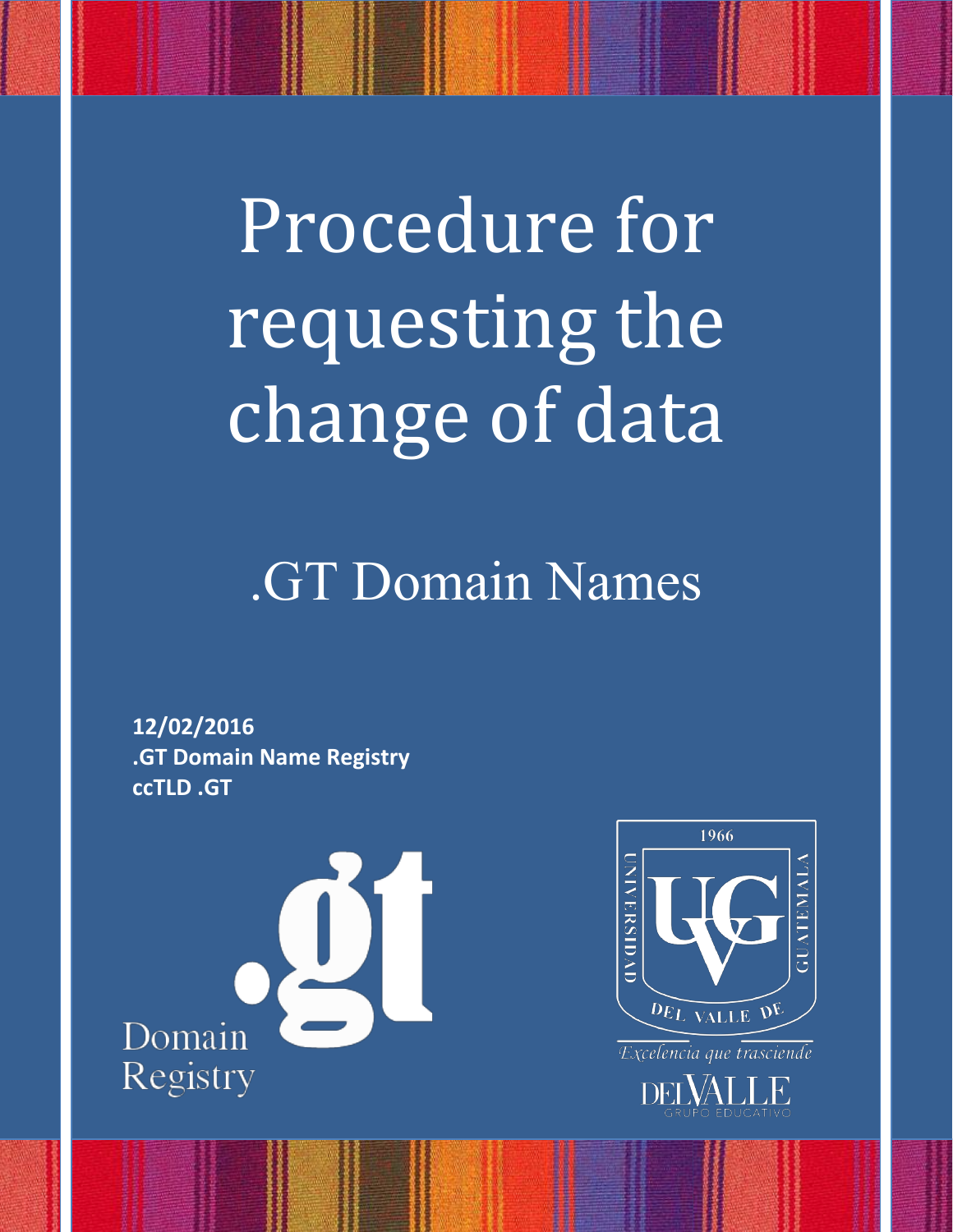## **Requesting the Change of Data**

# DOWNLOAD PDF

#### Last update: February 12th, 2016

Please be aware that to make any changes to your domain name it must be in the**Registered state**. For more information see the [registration](http://www.gt/registration_policy.php#estados?lang=en) policies

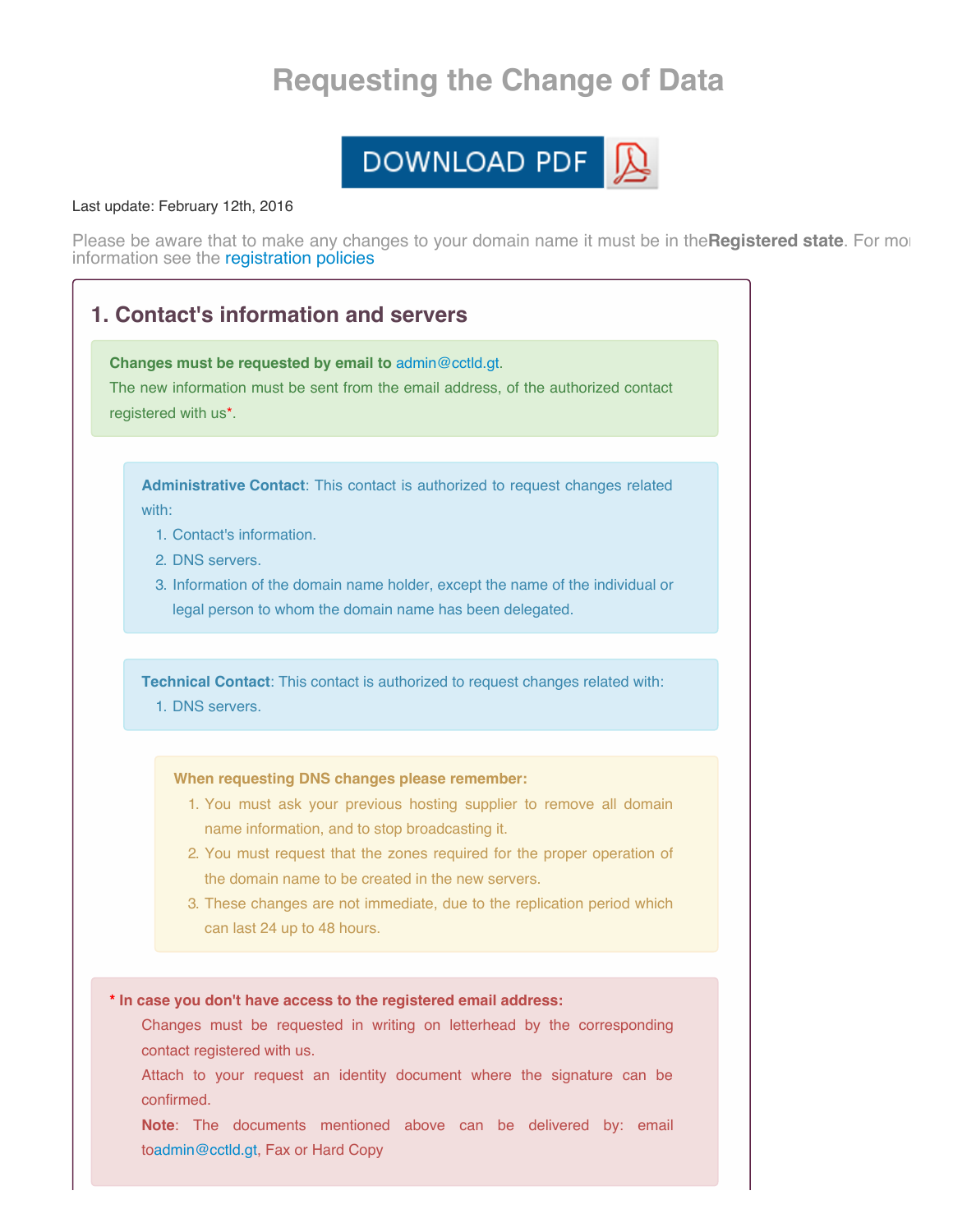#### **If you cannot comply with any the requirements mentioned above:**

Any changes need to be requested in writing on letterhead by the Legal Representative of the entity holding the domain name.

Attach to your request the documents accrediting the person signing as the Legal Representative of the entity holding the domain name, as well as an identity document where the signature can be confirmed.

In case you are acting on your own behalf, you only need to attach an identity document to confirm your signature.

### **2. Delegation of a domain name**

#### **Due to a change in the company name**

- 1. A letter on company letterhead, from the legal representative of the entity holding the domain name, indicating the change of company or business name.
- 2. The documents accrediting the person signing as the legal representative of the entity holding the domain name, as well as an identity document where the signature can be confirmed.
- 3. The legal documents indicating such change.
- 4. **Note**: The documents mentioned above can be delivered by: email t[oadmin@cctld.gt,](mailto:admin@cctld.gt) Fax or Hard Copy

#### **Due to domain name transfer**

- 1. A letter on company letterhead, from the legal representative of the entity holding the domain name, indicating the willingness to transfer the domain name with all its rights.
- 2. The documents accrediting the person signing as the legal representative of the entity currently holding the domain name, as well as an identity document where the signature can be confirmed.
- 3. A letter from the new delegate indicating that he or she accepts all rights and obligations involved, and providing all the data that will supplant those currently registered.
- 4. The documents accrediting the person signing as the legal representative of the new entity that will hold the domain name, as well as an identity document where the signature can be confirmed.
- 5. **Note**: The documents mentioned above can be delivered by: email t[oadmin@cctld.gt,](mailto:admin@cctld.gt) Fax or Hard Copy.

**If you cannot comply with the requirements mentioned above, the domain**